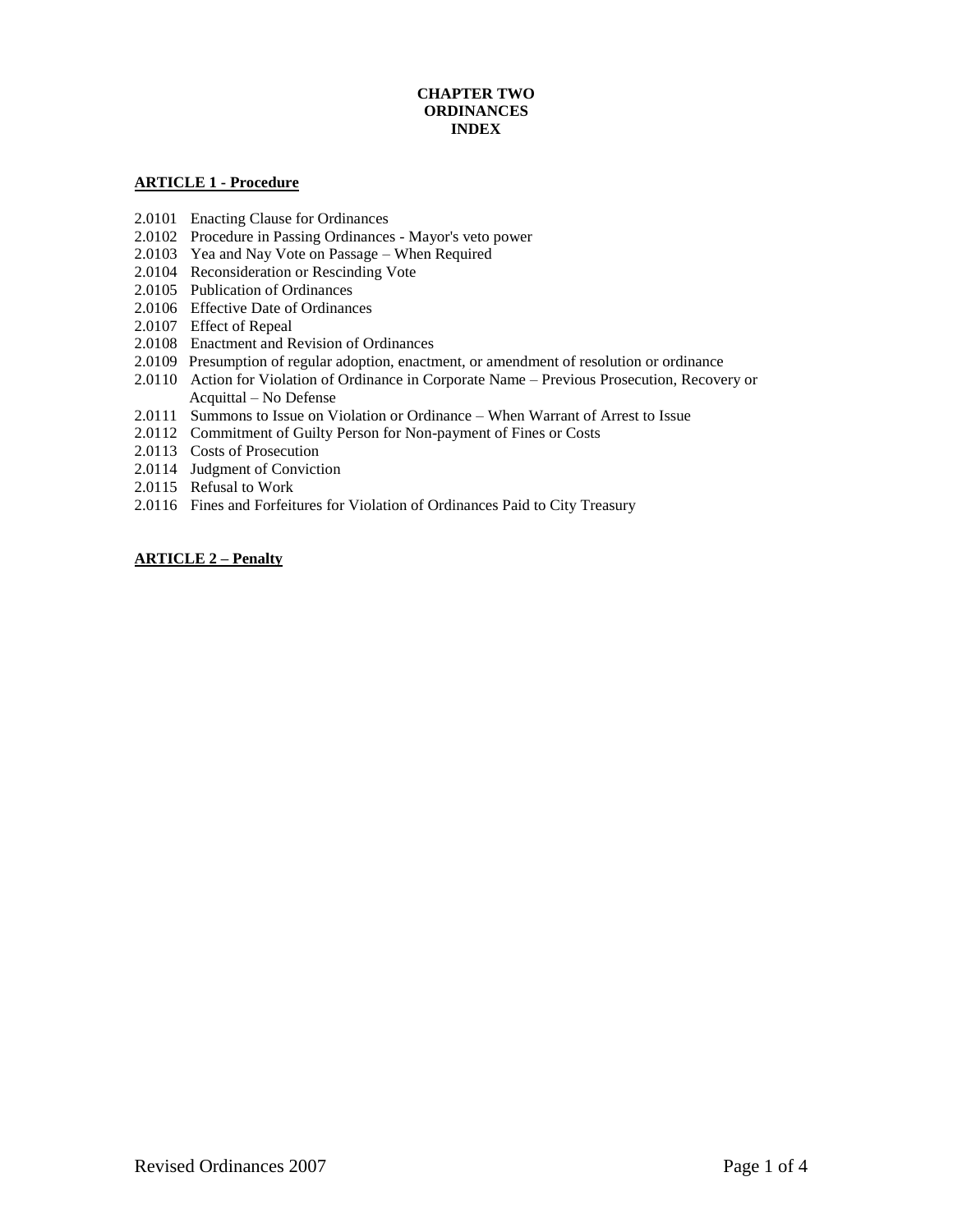# **CHAPTER TWO ORDINANCES**

### **ARTICLE 1 - PROCEDURE**

#### 2.0101 Enacting Clause for Ordinances

The enacting clause for every ordinance adopted by the City of Cando shall be "**BE IT ORDAINED BY THE CITY COUNCIL OF THE CITY OF CANDO**". Such caption, however, may be omitted where the ordinances are published in book form or are revised and digested. (Source: NDCC Section 40-11-01)

#### 2.0102 Procedure in Passing Ordinances - Mayor's veto power

All ordinances shall be read twice, and the second reading shall not be had in less than one week after the first reading. After the first reading, before their final passage, ordinances may be amended, and then shall then be put upon second reading and final passage; and, if passed by City Council, shall be signed by the Mayor and attested by the City Auditor.

An ordinance or resolution adopted by the City Council is not enacted until the mayor approves it or passed over the mayor's veto.

An ordinance or resolution passed by the City Council of the City of Cando shall be deposited in the Office of the City Auditor for approval of the mayor. If the mayor approves such ordinance or resolution, he shall sign the same.

An ordinance or resolution not approved by the mayor shall be returned by him with his objections thereto in writing to the next regular or special meeting of the Council occurring not less than five (5) days after passage thereof.

The veto may extend to an entire ordinance or resolution or to any one or more items or appropriations contained in any ordinance or resolution making such an appropriation. If a veto extends to a part only of an ordinance or resolution, the residue shall take effect and be in force.

If the mayor fails to return any ordinance or resolution with his objections thereto within the time specified in this section, he shall be deemed to have approved the same.

Any ordinance or resolution which has been vetoed in whole or in part may be reconsidered by the Council Members, and if two-thirds (2/3) shall pass such ordinance or resolution, it shall be effective not withstanding the veto. The vote to pass an ordinance or resolution over the mayor's veto shall be taken by yeas and nays and entered in the journal.

#### 2.0103 Yea and Nay Vote on Passage – When Required

The yeas and nays shall be taken and entered on the journal of the City Council proceedings upon the passage of all ordinances and upon all propositions creating any liability against the City, or providing for the expenditure or appropriation of money, and in all other cases at the request of any member. A member of the City Council who passes their vote, or who remains silent when the roll call on the vote is taken, shall be deemed to have voted yea and a record of yea shall be entered in the journal. (Source: North Dakota Century Code Section 40-11-03)

#### 2.0104 Reconsideration or Rescinding Vote

No vote of the City Council shall be reconsidered or rescinded at a special meeting unless, at such special meeting there is present as large a number of its members as were present when such vote was taken. (Source: North Dakota Century Code Section 40-11-05)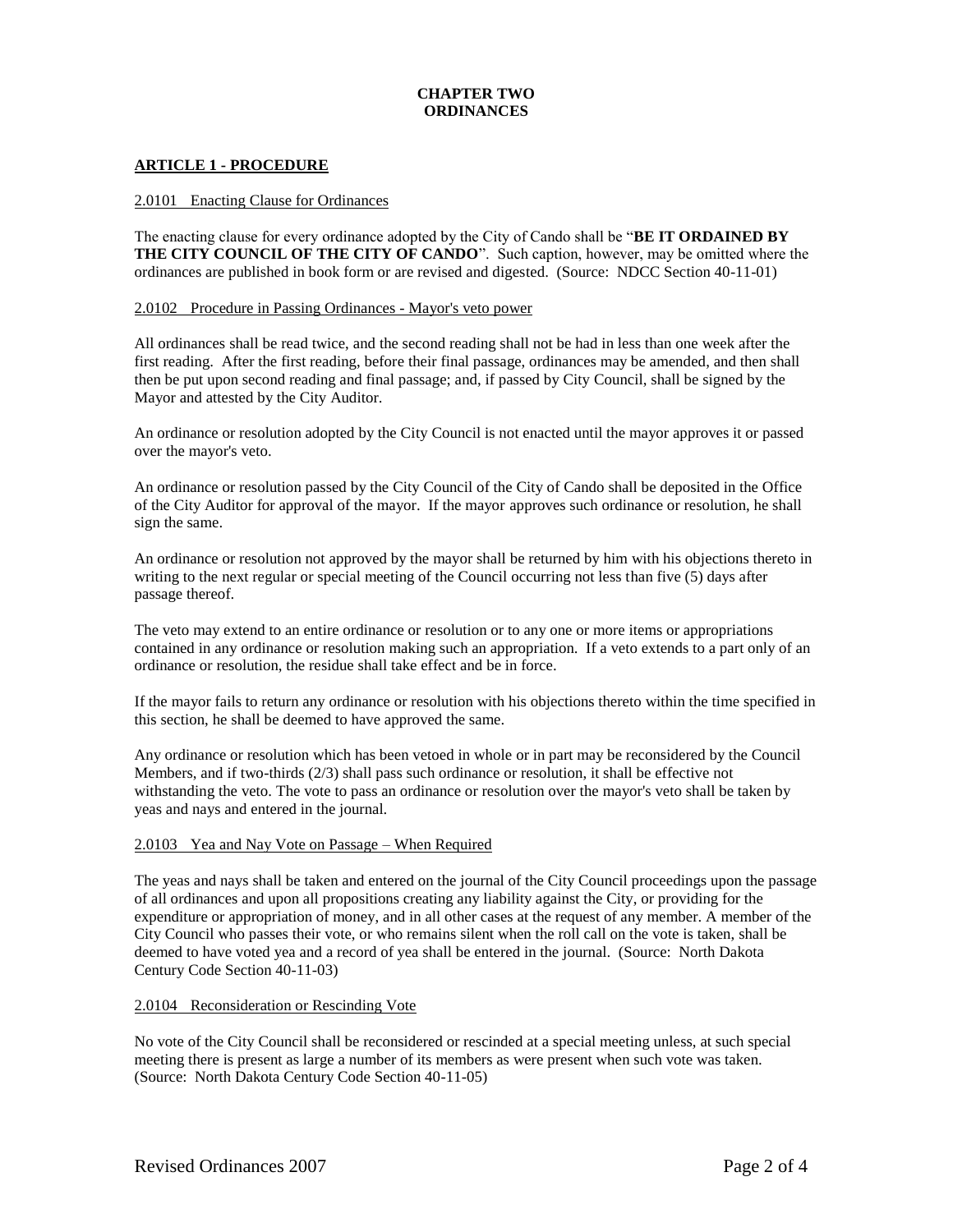### 2.0105 Publication of Ordinances

The title and penalty clause of each ordinance, imposing any penalty, fine, or imprisonment for its violation, after its final adoption, shall be published in one issue of the official paper of the city. (Source: North Dakota Century Code Section 40-11-06) (See also 2.0108 below)

### 2.0106 Effective Date of Ordinances

Ordinances adopted and requiring publication shall take effect and be in force from and after publication unless otherwise provided. Ordinances not requiring publication shall take effect and be in force from and after final approval unless otherwise provided. (Source: North Dakota Century Code Section 40-11-07)

### 2.0107 Effect of Repeal

When any ordinance repealing a former ordinance, clause or provision, shall be itself repealed, such repeal shall not be construed to revive such former ordinance, clause or provision, unless it shall be expressly so provided.

### 2.0108 Enactment and Revision of Ordinances

The provisions of Section 40-11-09 of the North Dakota Century Code and all subsequent amendments shall be and are hereby incorporated by reference in this ordinance.

The Mayor may appoint, by and with the advice and consent of the City Council, one or more competent persons to prepare and submit to City Council for its adoption or rejection, an ordinance for the revision or amendment of existing ordinances or for the enactment of new and additional ordinances. The City Attorney shall be appointed as one of the persons to prepare and submit such ordinance. The compensation of the reviser or revisers, including that of the attorney, shall be determined by the City Council and shall be paid out of the City treasury. Such revision, including any additional ordinances and amendments to existing ordinances contained therein, may be passed as a single ordinance and may be published in pamphlet or book form, by and under the authority of the City Council and shall be valid and effective without publication in a newspaper or posting.

### 2.0109 Presumption of regular adoption, enactment, or amendment of resolution or ordinance.

The provisions of Section 40-11-09.1 of the North Dakota Century Code and all subsequent amendments shall be and are hereby incorporated by reference in this ordinance.

Three years after the adoption or amendment of a resolution or the enactment or amendment of an ordinance by the City Council it is conclusively presumed that the resolution or ordinance was adopted, enacted, or amended and published as required by law.

# 2.0110 Action for Violation of Ordinance in Corporate Name – Previous Prosecution, Recovery or Acquittal – No Defense

The provisions of Section 40-11-10 of the North Dakota Century Code and all subsequent amendments shall be and are hereby incorporated by reference in this ordinance.

Any action brought to recover any fine, to enforce any penalty or to punish any violation of an ordinance shall be brought in the corporate name of the City as plaintiff. A prosecution, recovery or acquittal for the violation of any such ordinance may not constitute a defense to any other prosecution of the same person for any other violation of any such ordinance, notwithstanding that the different claims for relief existed at the time of the previous prosecution and, if united, would not have exceeded the jurisdiction of the court.